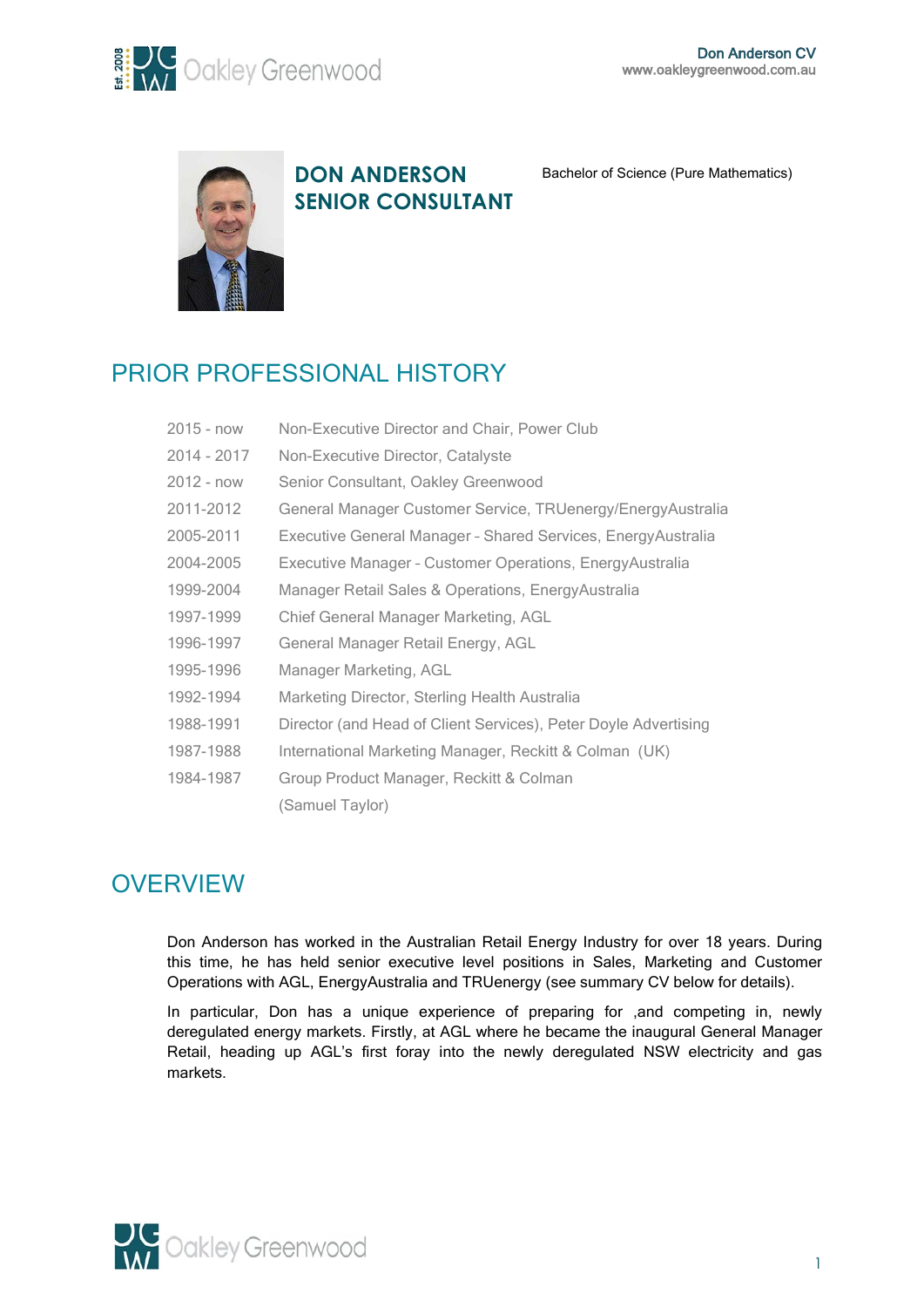

Don then joined EnergyAustralia with a specific brief of preparing EnergyAustralia to compete in the newly deregulated gas market, with gas being a totally new product for EnergyAustralia. However, he soon became heavily involved in EnergyAustralia's preparations for mass-market competition in both electricity and gas. This included playing a leading role in the development of a new SAP IT capability that ultimately enabled EnergyAustralia to very successfully compete in energy markets across the NEM for the next decade and beyond. Then as retail electricity and gas completion emerged across the NEM Don gained considerable experience via senior operational roles with EnergyAustralia in both Sales and Customer Operations.

Additionally, as a member of the Senior Executive committee of EnergyAustralia for 6 years (2005 – 2011) Don was directly involved (via formal Executive and Board review) in all major commercial and regulatory decisions taken by EnergyAustralia during this period. At this time EnergyAustralia was a combined Energy Network and Retail Company, so the commercial, contractual and regulatory issues experienced by Don involved all major aspects of both a Network and a Retail business. These included major regulatory pricing submissions for both a Network and Retail business, major infrastructure projects (from Zone Substations to major IT systems (e.g. Asset Management)), major electricity and gas supply contracts and significant business cases for new business ventures.

Don has also accumulated a deep and practical understanding of the regulatory processes and functioning of the retail energy market via his membership of the Retail Market Executive Committee (RMEC) - a high level advisory committee to AEMO with a particular focus on retail market transactions and settlements, and metrology, and the Industry Executive Committee (IEC) - the governing AEMO/Industry body with respect to B2B rules and procedures.

Don was a member of these committees for over 6 years (2005 - 2011) and during this time gained detailed knowledge of the rule and procedure change protocols used by AEMO. This was gained via the oversight of the overall Market Settlement and Transaction System (MSATS), metrology (Chapter 7) and B2B change and development programs, including the industry working groups that supplied the detailed technical expertise required to draft/re-draft rules and procedures. It also included ensuring that proper consultation procedures were followed at all times.

Don also has an extensive working knowledge of AEMO rules and procedures due to his responsibility as Executive General Manager Shared Services at EnergyAustralia (2005 – 2011). This included responsibility for all metering, meter reading, meter data management, customer transfer and registrations, customer billing and collections. EnergyAustralia at that time participated extensively in the National Electricity Market (NEM) in all jurisdictions and had 1.6 million retail customers.

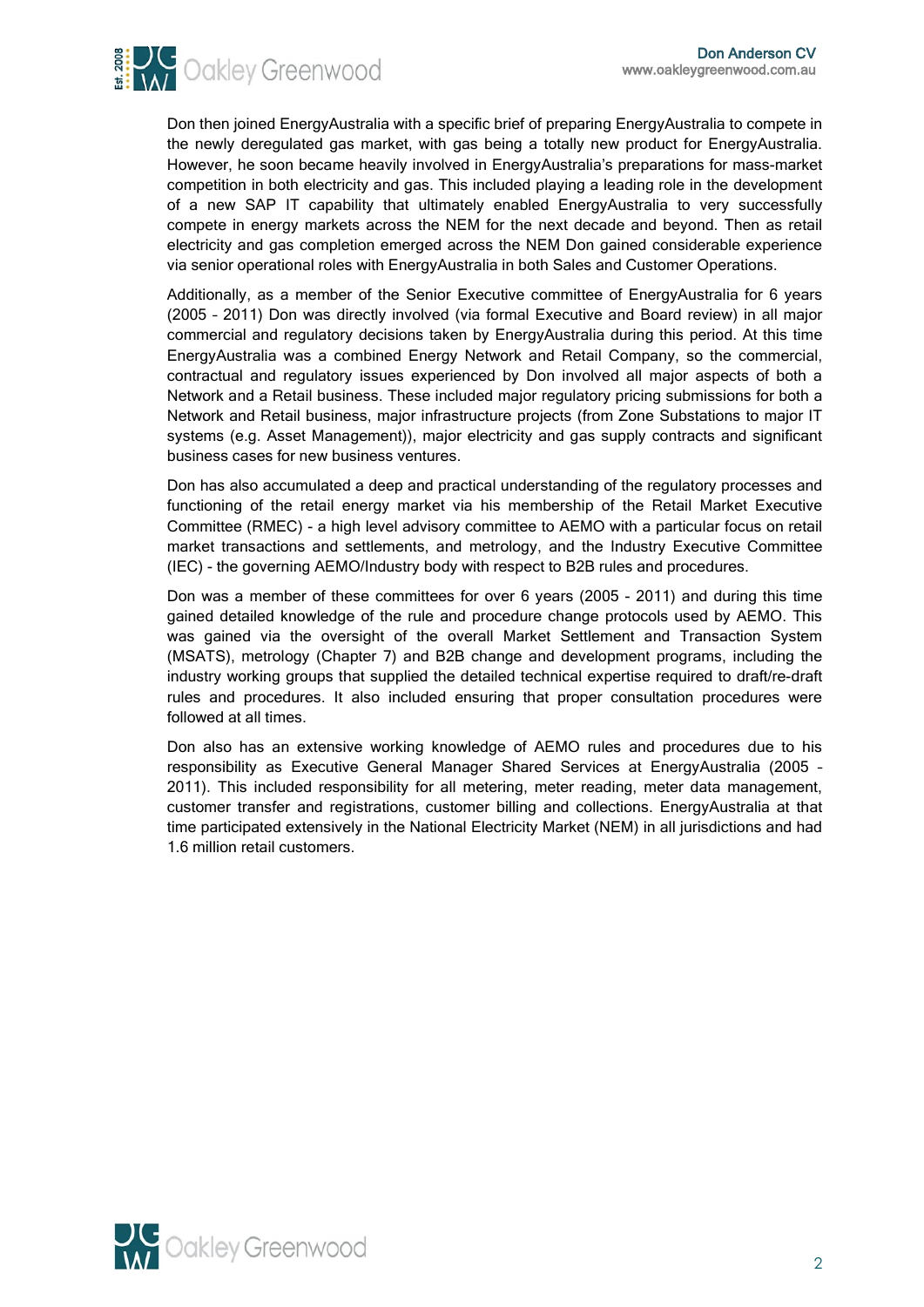

## EDUCATION

 $\blacksquare$ Bachelor of Science (Pure Mathematics)

## RELEVANT EXPERIENCE

### Organisational Development

Extensive experience in planning, and delivering, effective Organisational and Leadership Development, including Executive coaching and mentoring.

#### Corporate Governance & Directorships

- Non-Executive Director of Power Club an energy retailer  $\blacksquare$
- **L** Advisory Director of Catalyste a boutique consulting firm
- $\blacksquare$ Director of the Energy and Water Ombudsman Scheme NSW – 2009 to 2011.
- $\blacksquare$ Director of the Gas Market Company of NSW (2002 to 2005).
- $\blacksquare$ Member of the Senior Executive team at EnergyAustralia for 6 years.
- $\blacksquare$ Chair of the Business Continuity Committee at EnergyAustralia for 3 years

#### General Management

- **E** Executive General Manager Shared Services for EnergyAustralia (\$140million pa operating budget/1150 people). Responsibilities included Call Centre, Metering, Data Operations, Billing and IT Operations.
- **In** Inaugural General Manager Retail Energy at AGL (\$550million pa sales/300 people). Developed all initial business plans and processes - all year one financial targets were met or exceeded.

#### Business Planning and Strategy Development

At EA, AGL and Sterling Health, drove profitable growth through strategic new business plans that involved significant changes of direction.

### Operations / Customer Service

Extensive responsibility at TRUenergy, EA and AGL that covered all areas of customer service; call centre and back-office operations including customer contract management, billing, collection and IT Operations, including outsourced and off-shore functions.

#### IT & T and Project

- **D** Significant experience in defining and implementing major new computer systems at EA and AGL.
- $\blacksquare$ In particular at EA this included a lead role in defining and implementing system requirements for sales and operations in the newly deregulated energy market. This involved conversion of all EA operations to an entirely new ERP platform (SAP).